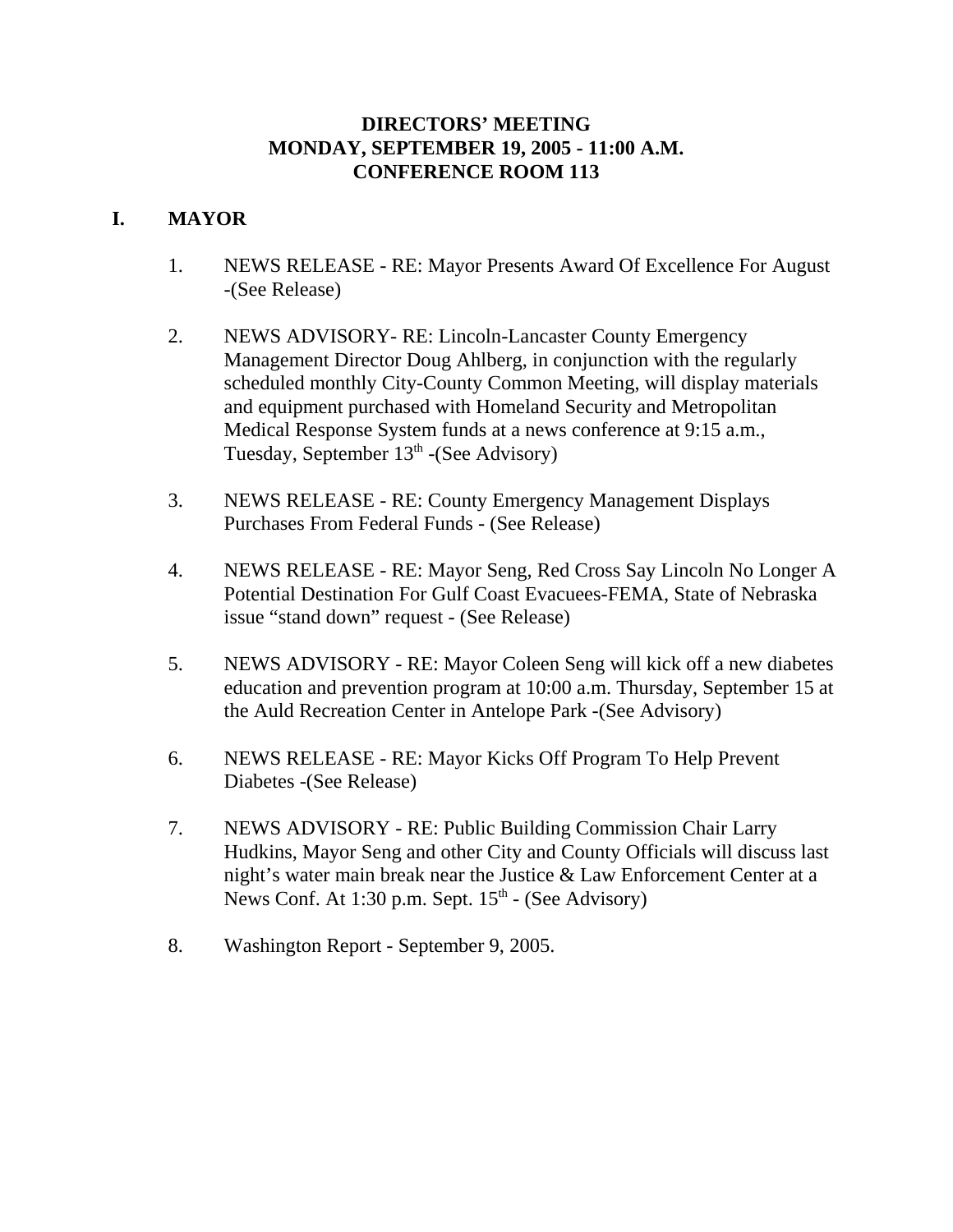## **II. DIRECTORS**

# **HEALTH**

- 1. NEWS RELEASE RE: Two Household Hazardous Waste Collections scheduled for September 2005 -(See Release)
- 2. Health Department Report August 2005 -(Copy of this Report on file in the City Council Office) (See Report)
- 3. Physician Advisory from Bruce Dart RE: Methicillin-Resistant Staphylococcus Aureus (MRSA) - (See Advisory)

# **PLANNING**

- 1. Letter from Tom Cajka to Terry Rothanzl, Engineering Design Consultants - RE: Stone Bridge Creek 8<sup>th</sup> Addition Final Plat #04071-Generally located southeast of N.  $14<sup>th</sup>$  St. & Humphrey Ave. -(See Letter)
- 2. Letter from Jean Walker to Brandon Garrett, Engineering Design Consultants - RE: Annexation #05013 & Change of Zone #05054, Prairie Village North Planned Unit Development-N. 84<sup>th</sup> Street & Adams Street -(See Letter)
- 3. Letter from Brian Will to Mike Johnson, Olsson Associates RE: Pioneer Woods  $6<sup>th</sup>$  Addition -FPPL#05072 - Generally located at South  $70<sup>th</sup>$  Street and Pioneers Blvd. -(See Letter)
- 4. E-Mail Response from Jean Walker to Linda Lieb RE:  $84<sup>th</sup>$  & Adams: Support (Annex. #05013 & Change of Zone #05054, Prairie Village North PUD) - (See E-Mail)
- 5. E-Mail Response from Jean Walker to Ken & Melinda Nolan RE: Wal-Mart Support (Annex. #05013 & Change of Zone #05054, Prairie Village North PUD) -(See E-Mail)
- 6. E-Mail Response from Jean Walker to Mark Kimball RE: Wal-Mart (Annex. #05013 & Change of Zone #05054) - Opposition - (See E-Mail)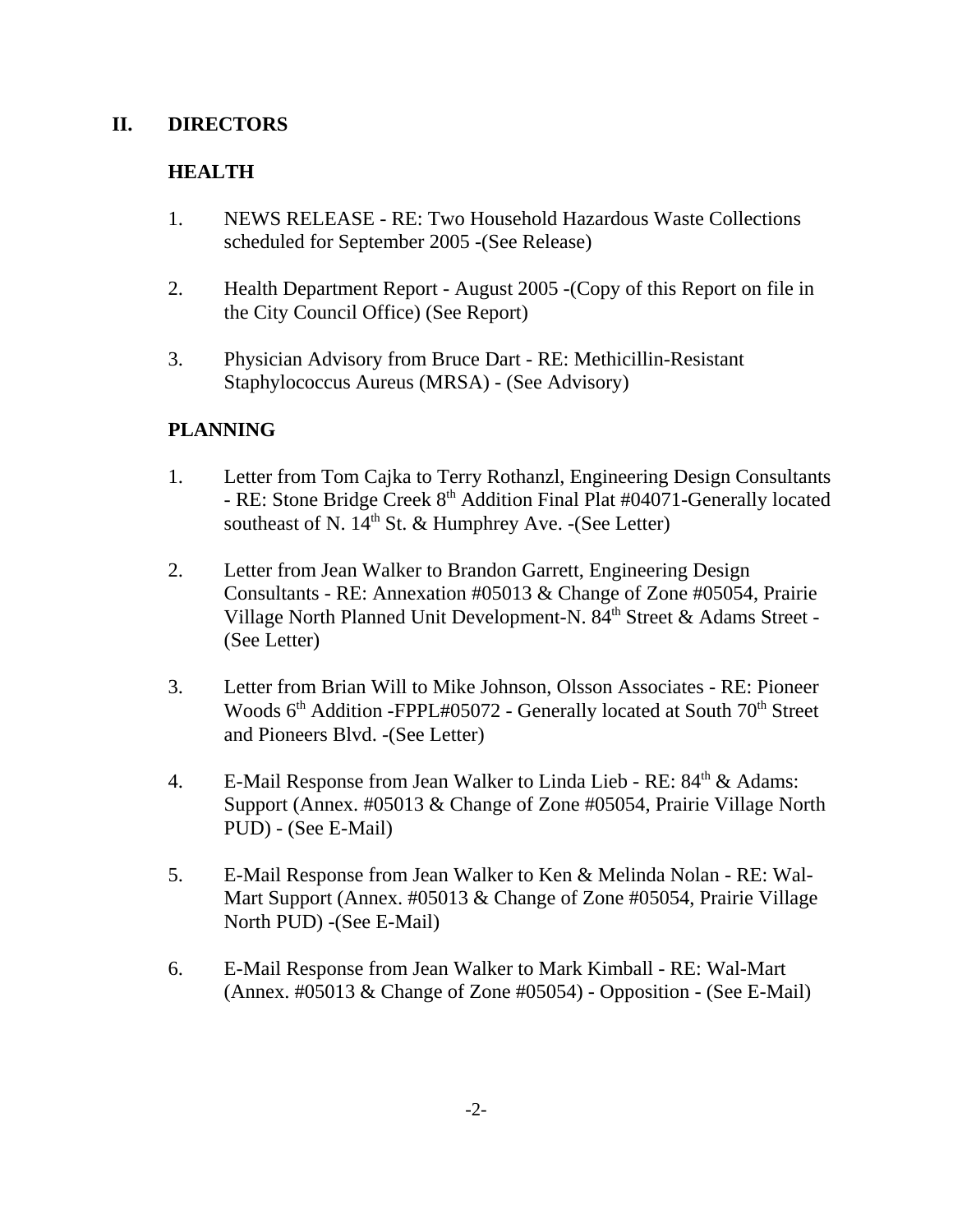- 7. E-Mail Response from Jean Walker to Cindy Manulak RE: Wal-Mart: Support (Annex. #05013 & Change of Zone #05054, Prairie Village North Planned Unit Development- (See E-Mail)
- 8. Letter from Brian Will to Terry Rothanzl RE: Wilderness Hills Keystone Addition -Final Plat #04141-Generally located at South 27<sup>th</sup> Street and Yankee Hill Road - (See Letter)
- 9. E-Mail Response from Jean Walker to Jennifer Sheaff RE: Opposition to Wal-Mart - Annex. #05013 & Change of Zone #5054-Prairie Village North PUD - (See E-Mail)
- 10. Memo from Karl Fredrickson, Public Works Director & Marvin Krout, Planning Director - RE: Recommendation on Draft 2030 Future Service Limit - (See Memo)
- 11. Letter from Jean Walker RE: Change of Zone #05065 & Miscellaneous #05021 (Proposed Text Amendments to the Zoning Ordinance and Land Subdivision Ordinance relating to City Council action on appeals from Planning Commission action) (See Letter)
- 12. Response E-Mail from Jean Walker to Mary Wolfe RE: Development near 84<sup>th</sup> & Adams-Opposition to Wal-Mart - (See E-Mail)
- 13. Response E-Mail from Jean Walker to Terri Bierbower RE: New Wal-Mart at  $84<sup>th</sup>$  & Adams - (See E-Mail)

## **PUBLIC WORKS & UTILITIES**

1. Memo from Nicole Fleck-Tooze - RE: Storm Bond Issue Facts-Correction to Letter from Bruce Wright - (See Memo)

## **III. CITY CLERK**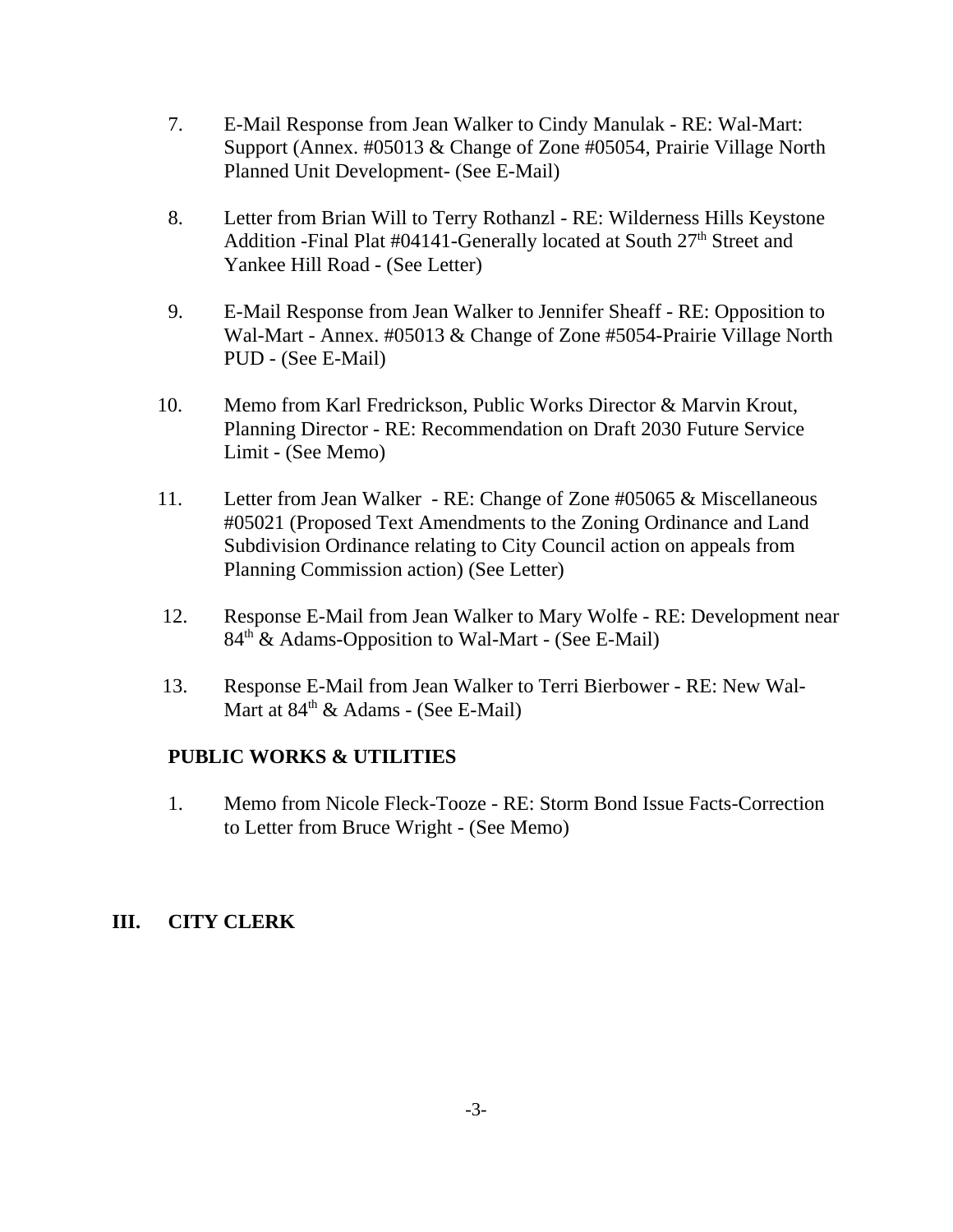## **IV. COUNCIL**

## **A. COUNCIL REQUESTS/CORRESPONDENCE**

## **JON CAMP**

- 1. E-Mail from Sheri L. Smith, Urology Surgical Center sent to Jon Camp RE: Shadow Pines Extension -(See E-Mail)
- 2. E-Mail from Mike Wiesen RE: Pioneers Street Project -(See E-Mail)

# **JONATHAN COOK**

- 1. Request to Public Works & Utilities Department/<del>Weed Control Authority</del> -RE: Overgrown weeds SW  $25^{th}$  & W Plum - (RFI#126 - 8/12/05). — 1.) **SEE RESPONSE FROM RUSS SHULTZ, WEED CONTROL AUTHORITY RECEIVED ON RFI#126 - 8/15/05.**
- 2. Request to Public Works & Utilities Department RE: The speed limit on West "A" Street - (RFI#127 - 8/30/05)

## **ROBIN ESCHLIMAN**

- 1. Request to Mark Bowen, Mayor's Office RE: Weekly updates to the City Council on the status of ITI - (RFI#1 - 7/07/05). — **1.) SEE RESPONSE FROM MARK BOWEN, MAYOR'S OFFICE RECEIVED ON RFI#1 - 8/04/05.**
- 2. E-Mail sent to Robin Eschliman RE: Highland View Exhibit (See E-Mail)

# **DAN MARVIN**

1. Request to Finance Department OR Personnel Department - RE: All Tax Funds-Expenditures By Category-1998-99 Through 2005-06 Mayor Recommended Budget - (RFI#1 - 8/15/05). — **1.) SEE RESPONSE FROM DON TAUTE, PERSONNEL DIRECTOR RECEIVED ON RFI#1 - 8/30/05.**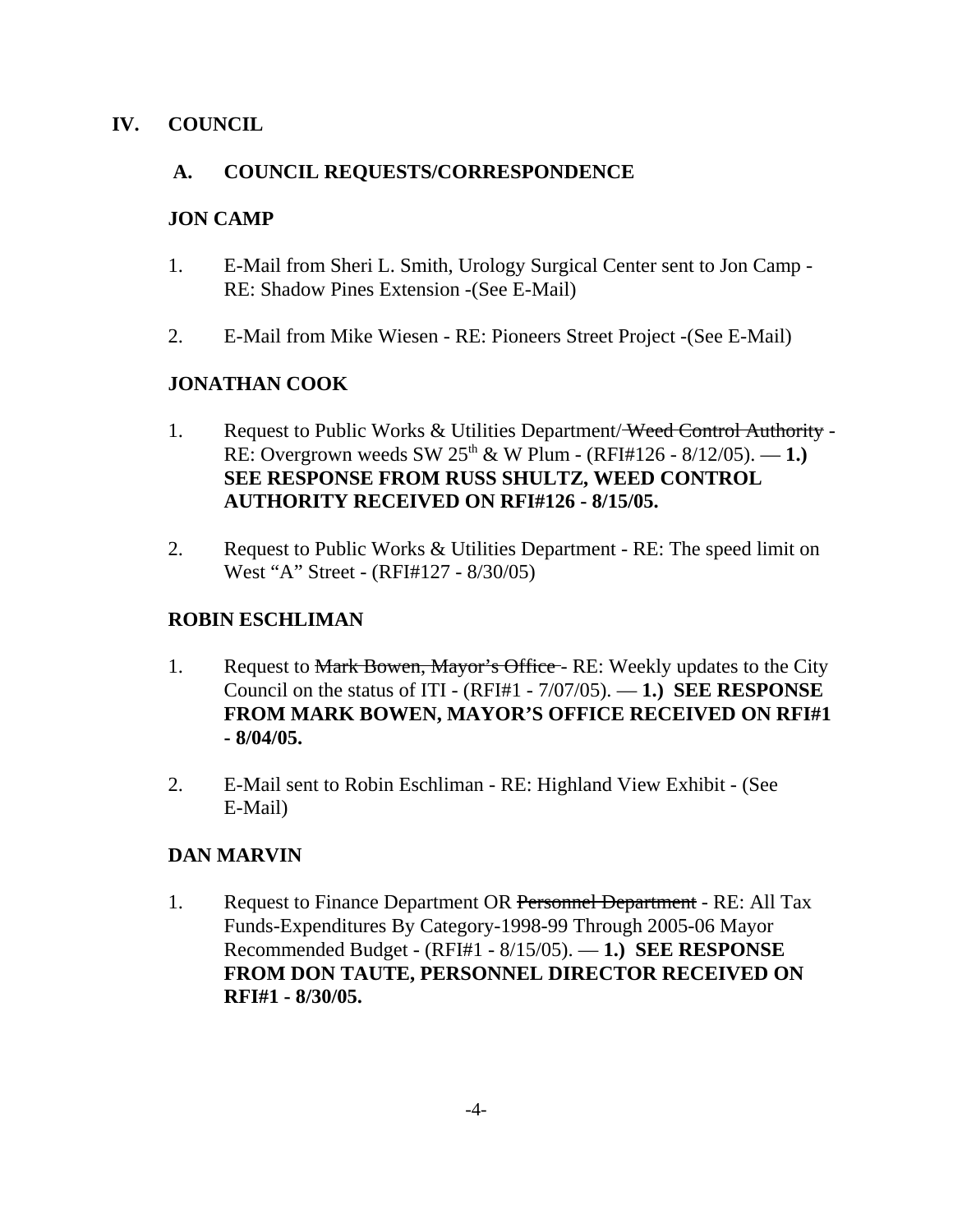## **V. MISCELLANEOUS**

- 1. E-Mail from Richard Esquivel RE: Football costs -(See E-Mail)
- 2. E-Mail from Bob & Sue Semerena RE: Supports removal of Cumberland Dr. Barricade -(See E-Mail)
- 3. Letter & Material from Frank Landis, Commissioner, State of Nebraska Public Service Commission - RE: Application # PSAP-36.2: In the Matter of Lancaster County PSAP, seeking funding approval for recurring and non-recurring costs of Wireless E911 Implementation -(See Material)
- 4. Letter from Charles Swingle RE: Please fix the sidewalks on Stockwell St. from S.  $20^{th}$  St. to S.  $27^{th}$  St. - (See Letter)
- 5. Faxed Letter from Ron & Sheila Scheinost RE: Public Hearing to Modify Ordinance for Shadow Pines Dr. Extension and to Modify Resolution of Cumberland Dr. Barricade North of Happy Hollow Lane -(Council received copies of this Letter on 9/12/05 before formal Council Meeting) (See Letter)
- 6. E-Mail from Melanie & Todd Miller RE: Sept.  $12<sup>th</sup>$  meeting postponed-Vacation of W. Madison Avenue -(See E-Mail)
- 7. E-Mail from Paul Haith RE: LIBA Presentation -(See E-Mail)
- 8. E-Mail from Dave Oenbring RE: Planning Is Socialism -(See E-Mail)
- 9. E-Mail from Ray Hurd RE: Proposed  $56<sup>th</sup>$  Street & Pine Lake and Madalyn Road intersection -(See E-Mail)
- 10. Letter from Leola Bullock, Florine Joseph, Lela Shanks, Community Members; Annie Stokes, Lincoln Branch NAACP; Lucy Nevels, Lincoln Chapter National Council of Negro Women - RE: Thank-you for finding the funds and for restoring the position of Community Outreach Worker to the City budget -(See Letter)

# **VI. ADJOURNMENT**

da091905/tjg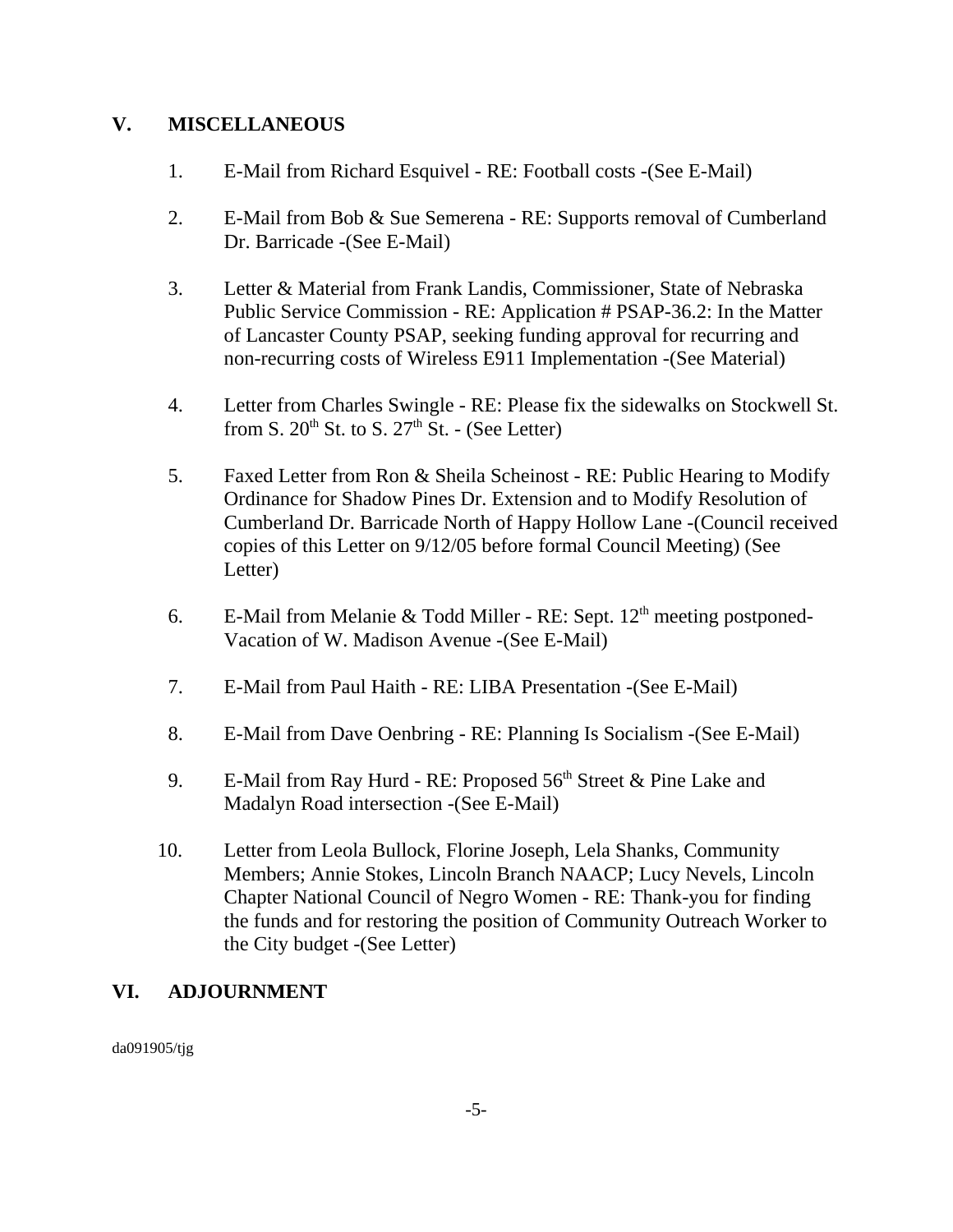### **DIRECTORS' MEETING MINUTES MONDAY, SEPTEMBER 19, 2005 CONFERENCE ROOM 113**

**Council Members Present:** Ken Svoboda, Chair; Patte Newman, Vice-Chair; Jonathan Cook (arrived late), Jon Camp, Robin Eschliman, Dan Marvin, Annette McRoy

**Others Present:** Mayor Coleen Seng, Mark Bowen, Ann Harrell (arrived late), Lin Quenzer, Rick Hoppe, Mayor's Office; City Clerk, Joan Ross; Dana Roper, City Attorney; Directors and Department Heads; Tammy Grammer, City Council Staff; Deena Winter, Lincoln Journal Star Representative**;** Mike Cronemeyer, 10/11 News; Bruce Bohrer, Lincoln Chamber of Commerce; and Coby Mack, LIBA.

## **I. MAYOR**

Mayor Coleen Seng reported she participated in the "Red Fox" Smoke Free Coalition news conference and Ken (Svoboda) also attended.

After struggles in the Justice & Law Enforcement Center they finally decided they probably should have a back up plan for the County-City Building and for each of the departments located in the building and other buildings. They are fortunate 911 had back up facility; Police could go to North  $27<sup>th</sup>$  Street; Sheriff had other places to go and Emergency Management had other facilities. So on Wednesday at the Cabinet Meeting they will be discussing this issue.

Mark Bowen updated Council on what's been going on at the Justice  $\&$ Law Enforcement Center and where they are now. The building is mostly open, the upper floors are all available for employees to be back on their jobs, the Courts are divided between being in this building, checking their computers to get things ready for hearings and District Court is having some court sessions in the Legislative Chambers at the State Capital for two trials that were going on. One elevator was potentially going to be working today, but so far it has not been working yet, they are still working on trying to get one elevator running. The problem is the mechanics were submerged and the age of those mechanics on the elevators are old enough that purchasing parts are very slim to come by. So, they are having to go through a lot of effort to get it running, hopefully sometime today they will have at least one elevator running. The lower level will be out of commission for a considerable amount of time while they do a lot of repair on drywall, replacing carpeting, they are still working on the back up generator which it does have power restored but it still needs some work on. He thinks it came together much quicker than they thought, water is fully serviced, you can flush toilets but you can not drink the water out of the fountains, he believes the Health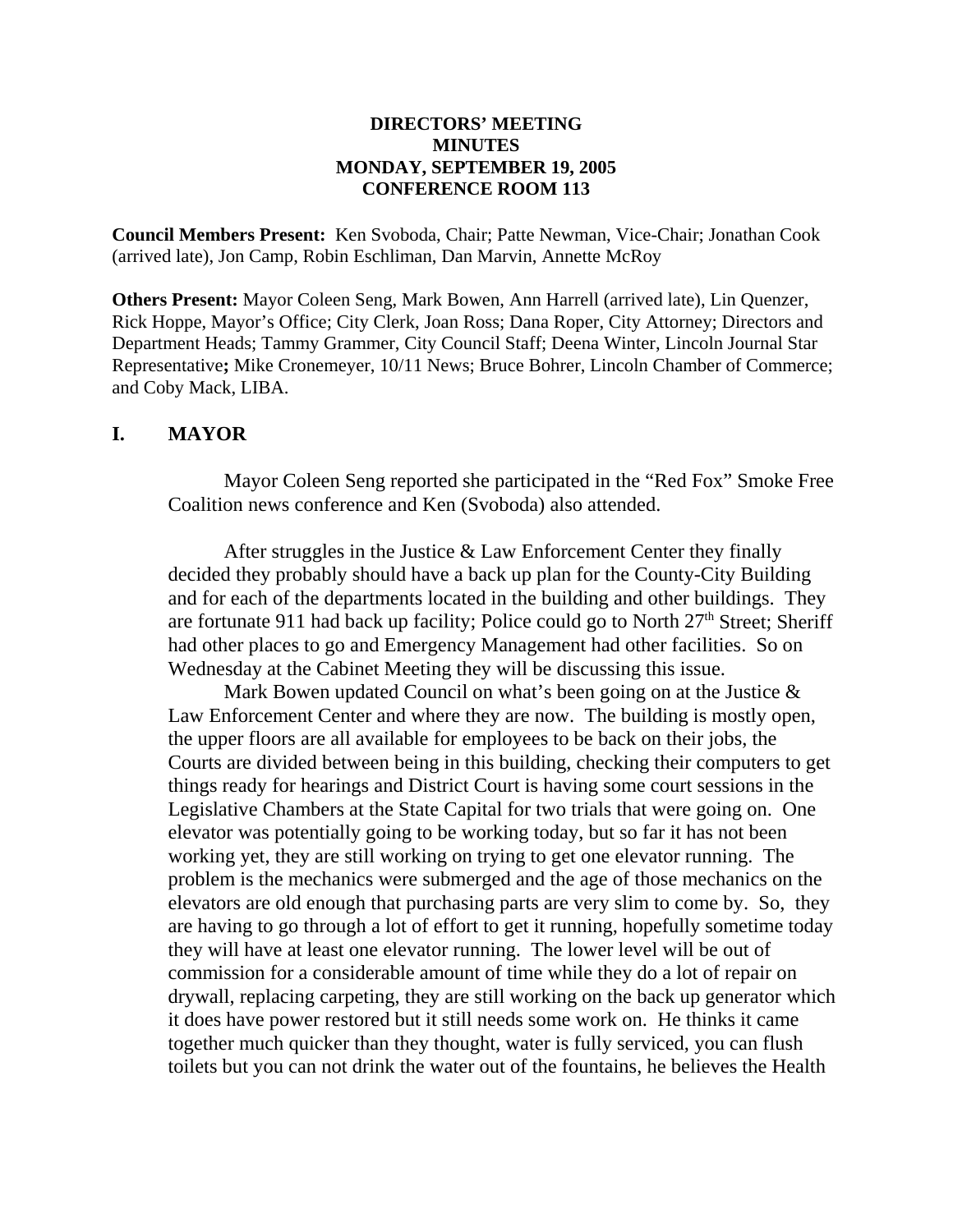Department is running water tests this morning. Bruce Dart (Health Director) replied tests were drawn this morning, they'll have preliminary tomorrow and confirmation in 48 hours.

Mr. Svoboda mentioned there's some Council members that has a request of the Mayor's staff which relates to staff parking spaces under the County-City Building. For staff members who rely on that parking seems like service trucks are taking up a great deal of space down there and asked if there is any alternative spaces now the Police Department and Sheriff's Office is not operating out of their location on the ground floor. Mark Bowen stated some of those service trucks need to be on that hallway to deal with some of the clean up still going on, but they will see if they can get as many to move.

Police Chief Casady reported the ground floor of the Justice & Law Enforcement Center is about 80% Police Department which is about 350 of his officers and employees and it has pretty much been demolished. They had mud throughout the ground floor except for one small part at the north end and it's stripped bare, drywall cut out and carpet gone. He's been amazed at the speed with which they worked on it. One of the things they have never seen is where they house all of their evidence from criminal cases, it's a huge area filled with floor to ceiling roll apart bends, it's a very sophisticated storage system. It includes for example a walk-in refrigerator like you would have at a grocery store walk-in cooler, it is filled with body fluids, body parts and other things that have to be kept cold so they had pretty massive problems on a lot of levels. There are hundreds and thousands of items of evidence stored in these bends and have to maintain chain of custody on everything. You have to be able to testify in court at a murder trial or sexual assault trial that no one tampered with or had access to this evidence that is a tall order but that is one of the contingencies that they had to deal with. He wants them to know despite the fact the Police Department was pretty much demolished besides from losing power they were physically demolished and the 911 Center was completely demolished they did not drop a single call, they did not have a single call to the Police that did not receive the same response on any other day. They did not have any delay at all in responding to anything, they did not compromise a single piece of physical evidence or compromise the chain of evidence on any of the evidence that they are storing and they lost very little equipment at the Police Department. A group of County and City employees that were on duty Wednesday night basically were able to protect well over a million dollars worth of our property from what would have been destruction.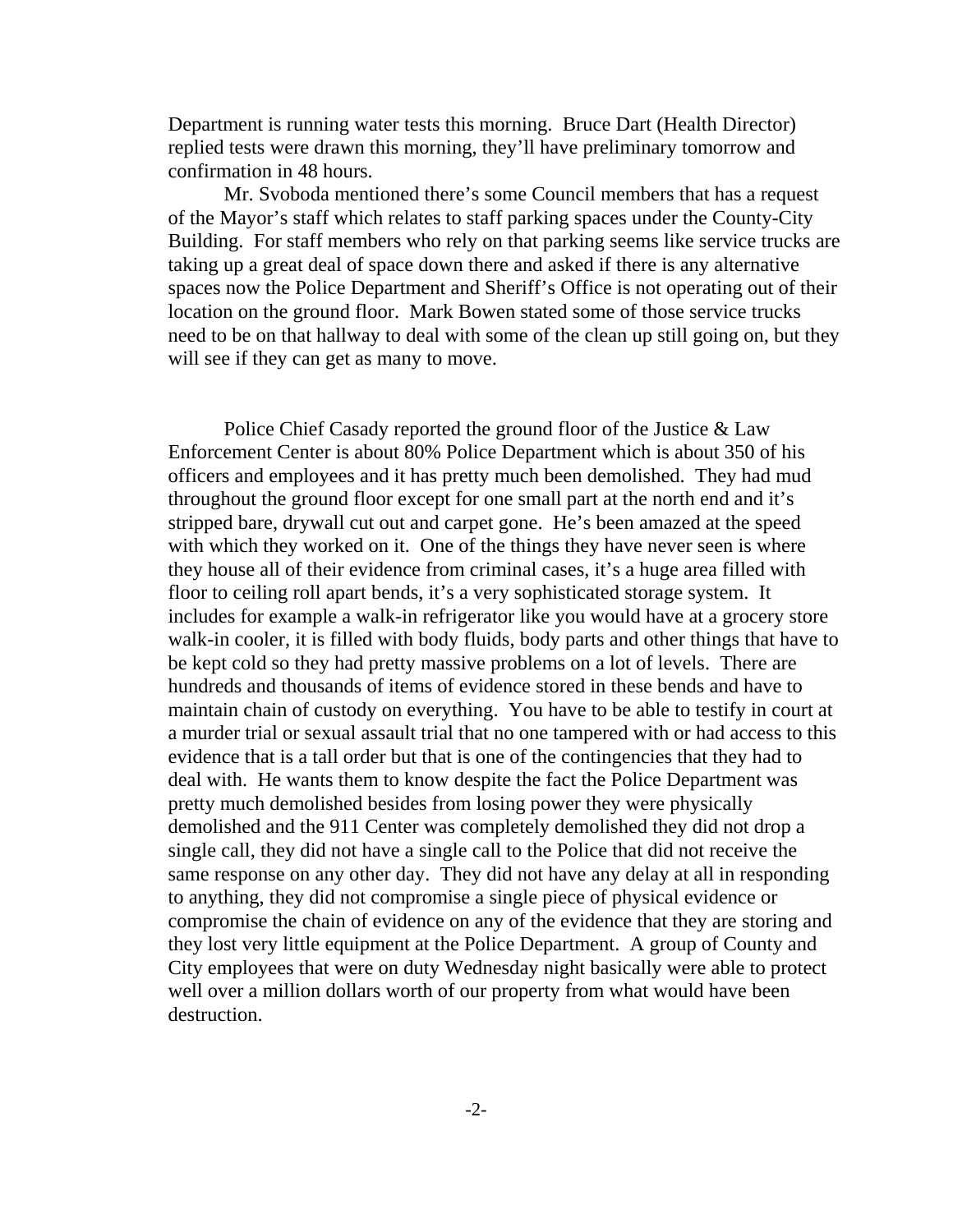They built the substation at  $27<sup>th</sup>$  & Holdrege as a backup site which was their life boat and the same for the Emergency Communication Center which had their backup site at the Highlands facility. He's committed to seeing the facility is restored to its previous state and maybe even a little bit better. Chief Casady mentioned he has a nice slide show so if anyone would like to see pictures of the night it happened.

Mr. Camp asked about the clean up in the evidence room to keep that chain? Chief Casady responded toughest problem they've got is cleaning that area up because they have contractors in there working and they have to be under eyeball supervision of the hand full of employees that have access to that area. He can't go into that area because if he goes into that area unescorted by one of the five property of evidence staff than suddenly he is on the witness list for every trial from now until you know 3020. They have a pretty small staff for there that has to be able to testify in court that yes they had a flood, yes they had to clean up and yes they had a lot of people in there and no they did not know who all of them were or what their backgrounds were but they watched them and they know none of that evidence was tampered with. Mr. Camp asked what about the refrigerator evidence? Chief Casady replied they dried iced it for three days, they got emergency power to it yesterday and Pam Fittje his property supervisor flipped out her own visa card to buy a freezer so they could plug in a freezer to an emergency generator for the DNA evidence which has to be frozen not just chilled.

Fire Assistant Chief Richard Furasek reported that on Friday evening about 6:00 p.m. they received a call from FEMA about an activation of our USAR Team and requesting 80 members which is our full task force. So with a lot of work by 10:30 they had their ADT roastered and all commendations made for them to leave, 20 of our members left Saturday at 2:00 p.m. in the afternoon they took down all the support vehicles and equipment and arrived yesterday about Noon. They started setting up base of operations on base camp the other 60 members were processed in the morning and flew out about 1:30 and arrived about 3:30 in the afternoon. On their arrival the task force leaders who were Chief Spadt and Deputy Chief Staberg were put in a helicopter and flew over New Orleans showing them the areas that they are going to be searching. Last night, pretty much meetings and setting objectives of what they are going to accomplish. He received a call this morning from Chief Spadt with their main mission, during the flood there were a lot of 911 calls coming from homes where the flooding was so his task force is going to be following up on those calls going in and searching. The other team is going to go search the areas where the water has gone down which they have like 22,000 homes that they have to go through. They have three task force besides us down there now and then Pennsylvania is supposed to be coming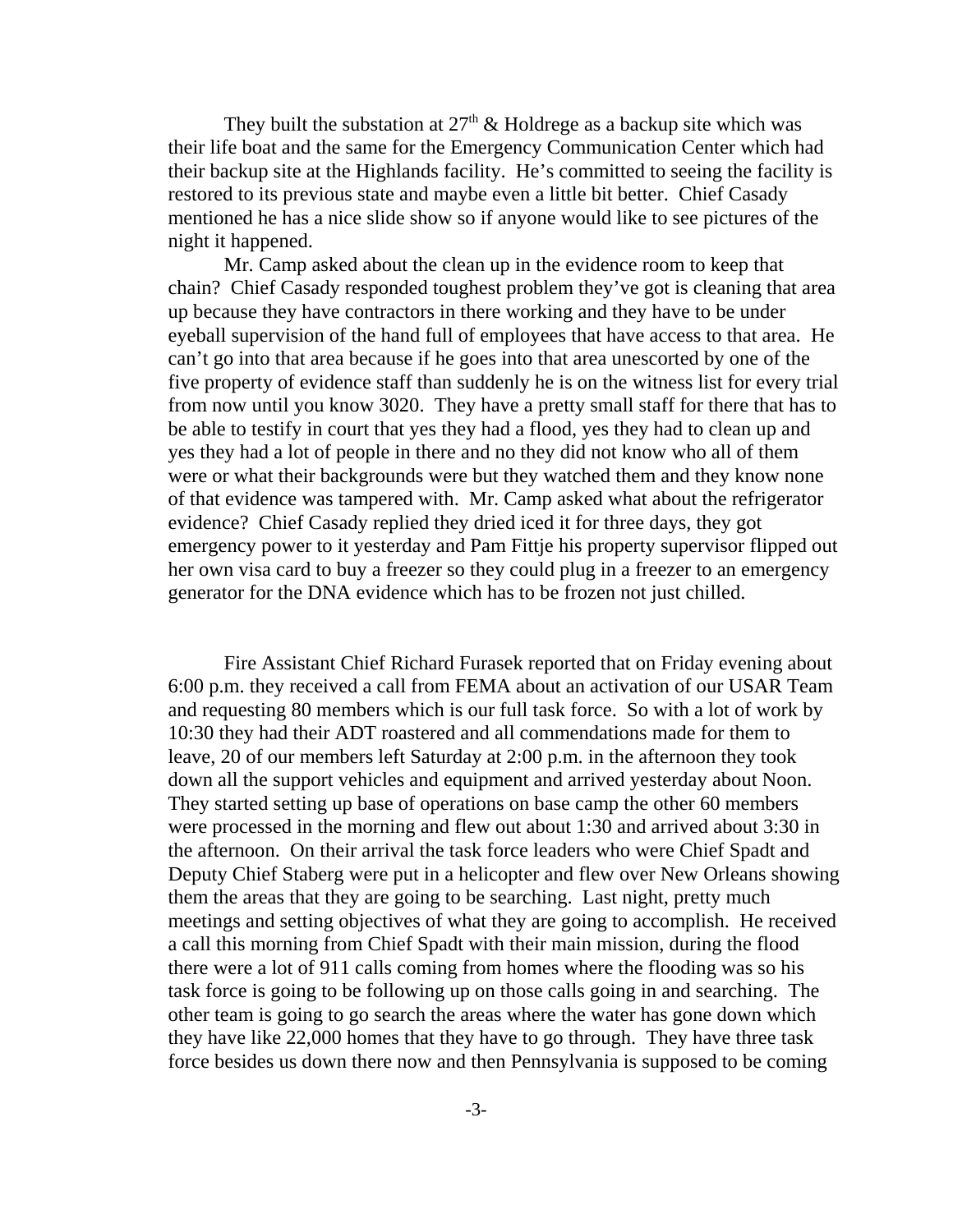in later on today, so they're looking at 10 days to 2 weeks being down there until they get everything searched. As they may have noticed in today's newspaper they did find a 76 year old gentleman couple days ago that was there for 14 days, so there is still miraculous things happening. Chief Huff is still in New Orleans and supposed to be back Thursday, Chief Wright came back Saturday and Keith Houfek with Communications went down with first deployment and he got activated again, he is some place in New Orleans running communications in a ship in the harbor but they don't have any idea when he is coming back. Chief Huff called on Friday because he is coordinating a lot of the FEMA stuff so he called them to let them know. Everybody was excited about going and that it would make Lincoln proud. Assistant Chief Furasek noted there was something on CNN last week where they were talking about the USAR Teams and the impact they have made and they said the Lincoln Task Forces is one they really rated high and did a good job down in that area.

[Lynn Johnson handed out a Memo to Council.] Lynn Johnson (Parks & Recreation) stated in regards to Item 53 on the Agenda today the purpose of this memo is to request that Resolution 05R-227 be withdrawn from consideration at this time. The current cost estimate exceeds the combined funding available through local matching funds and grant funding. They will work on putting together a funding strategy for it. *[05R-227, Approving the application to the Nebraska Game & Parks Commission for a Recreation Trail Program Grant for providing financial assistance for the .5 mile Cavett Connector Trail connecting the Tierra/Williamsburg Trail to the Yankee Hill Road Trail.]*

[Lynn Johnson handed out a copy of the 2005 Annual Report of The Lincoln Parks & Recreation Department to Council.] Lynn Johnson reported that September 16, 1905 was the first Park Commission in Lincoln, so they geared their Annual Report this year around celebrating the  $100<sup>th</sup>$  year Anniversary of having a Park Commission in Lincoln. [Copy of Annual Report on file in the City Council Office.]

1. NEWS RELEASE - RE: Mayor Presents Award Of Excellence For August. — NO COMMENTS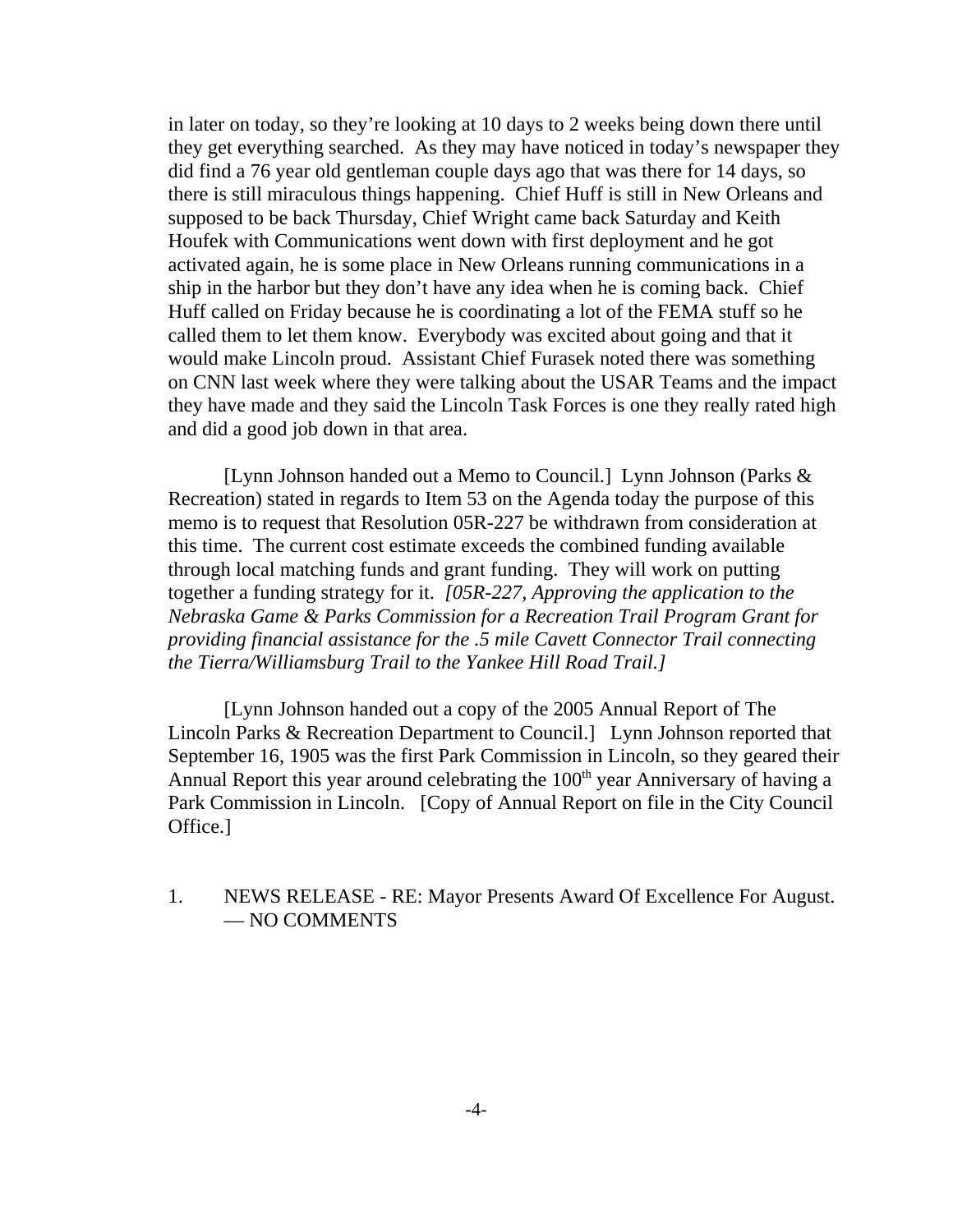- 2. NEWS ADVISORY- RE: Lincoln-Lancaster County Emergency Management Director Doug Ahlberg, in conjunction with the regularly scheduled monthly City-County Common Meeting, will display materials and equipment purchased with Homeland Security and Metropolitan Medical Response System funds at a news conference at 9:15 a.m., Tuesday, September 13<sup>th</sup>. — NO COMMENTS
- 3. NEWS RELEASE RE: County Emergency Management Displays Purchases From Federal Funds. — NO COMMENTS
- 4. NEWS RELEASE RE: Mayor Seng, Red Cross Say Lincoln No Longer A Potential Destination For Gulf Coast Evacuees-FEMA, State of Nebraska issue "stand down" request. — NO COMMENTS
- 5. NEWS ADVISORY RE: Mayor Coleen Seng will kick off a new diabetes education and prevention program at 10:00 a.m. Thursday, September 15 at the Auld Recreation Center in Antelope Park -(See Advisory). — NO **COMMENTS**
- 6. NEWS RELEASE RE: Mayor Kicks Off Program To Help Prevent Diabetes. — NO COMMENTS
- 7. NEWS ADVISORY RE: Public Building Commission Chair Larry Hudkins, Mayor Seng and other City and County Officials will discuss last night's water main break near the Justice & Law Enforcement Center at a News Conf. At 1:30 p.m. Sept.  $15<sup>th</sup>$ .  $-$  [Mark Bowen updated Council on this issue earlier under "I. Mayor".] (See that discussion)
- 8. Washington Report September 9, 2005. NO COMMENTS

## **II. DIRECTORS**

## **HEALTH**

- 1. NEWS RELEASE RE: Two Household Hazardous Waste Collections scheduled for September 2005. — NO COMMENTS
- 2. Health Department Report August 2005 -(Copy of this Report on file in the City Council Office) (See Report). — NO COMMENTS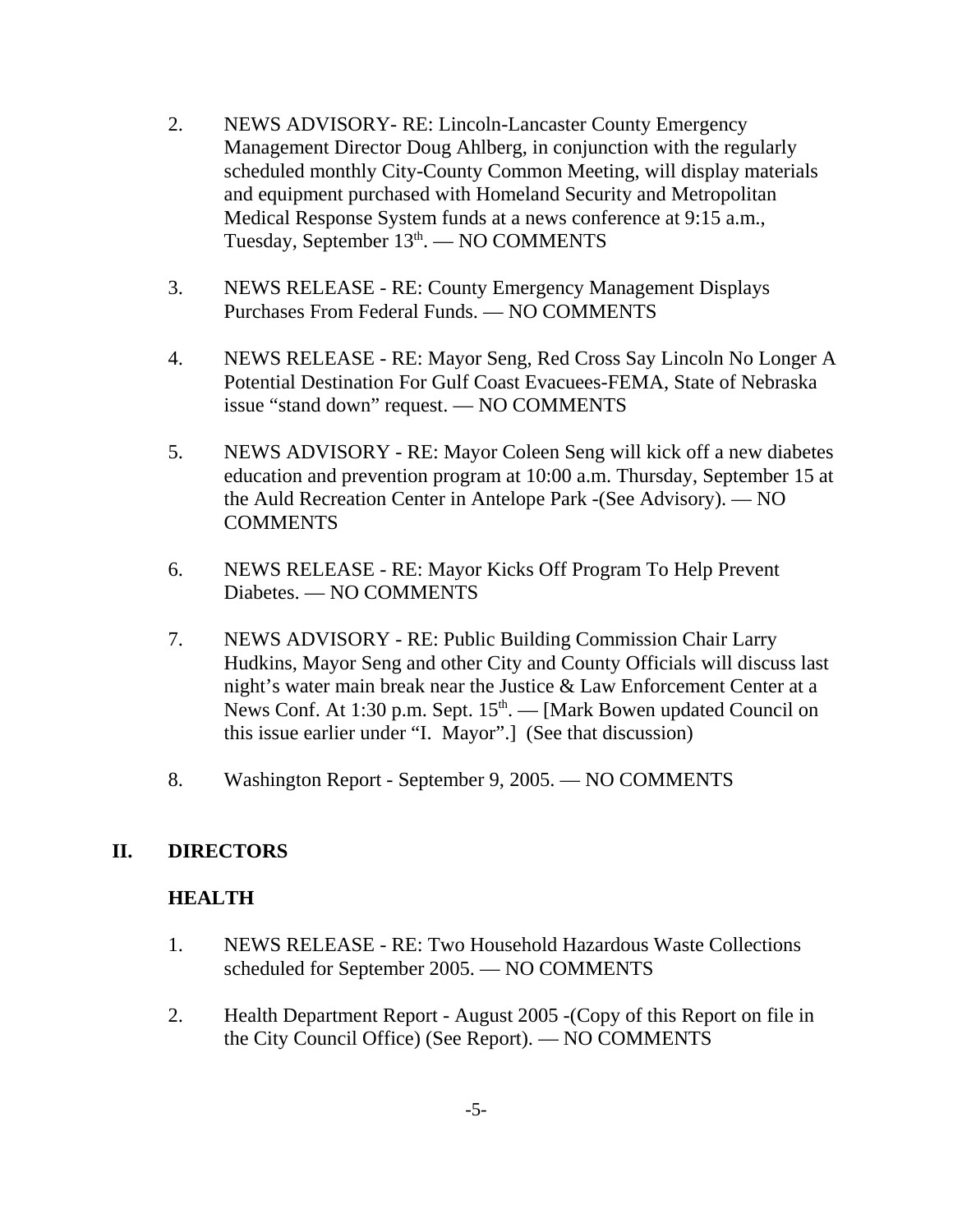3. Physician Advisory from Bruce Dart - RE: Methicillin-Resistant Staphylococcus Aureus (MRSA). — NO COMMENTS

# **PLANNING**

- 1. Letter from Tom Cajka to Terry Rothanzl, Engineering Design Consultants - RE: Stone Bridge Creek 8<sup>th</sup> Addition Final Plat #04071-Generally located southeast of N.  $14^{th}$  St. & Humphrey Ave. — NO COMMENTS
- 2. Letter from Jean Walker to Brandon Garrett, Engineering Design Consultants - RE: Annexation #05013 & Change of Zone #05054, Prairie Village North Planned Unit Development-N. 84<sup>th</sup> Street & Adams Street. — NO COMMENTS
- 3. Letter from Brian Will to Mike Johnson, Olsson Associates RE: Pioneer Woods  $6<sup>th</sup>$  Addition -FPPL#05072 - Generally located at South  $70<sup>th</sup>$  Street and Pioneers Blvd. — NO COMMENTS
- 4. E-Mail Response from Jean Walker to Linda Lieb RE: 84<sup>th</sup> & Adams: Support (Annex. #05013 & Change of Zone #05054, Prairie Village North PUD). — NO COMMENTS
- 5. E-Mail Response from Jean Walker to Ken & Melinda Nolan RE: Wal-Mart Support (Annex. #05013 & Change of Zone #05054, Prairie Village North PUD). — NO COMMENTS
- 6. E-Mail Response from Jean Walker to Mark Kimball RE: Wal-Mart (Annex. #05013 & Change of Zone #05054) - Opposition. — NO COMMENTS
- 7. E-Mail Response from Jean Walker to Cindy Manulak RE: Wal-Mart: Support (Annex. #05013 & Change of Zone #05054, Prairie Village North Planned Unit Development. — NO COMMENTS
- 8. Letter from Brian Will to Terry Rothanzl RE: Wilderness Hills Keystone Addition -Final Plat #04141-Generally located at South 27<sup>th</sup> Street and Yankee Hill Road. — NO COMMENTS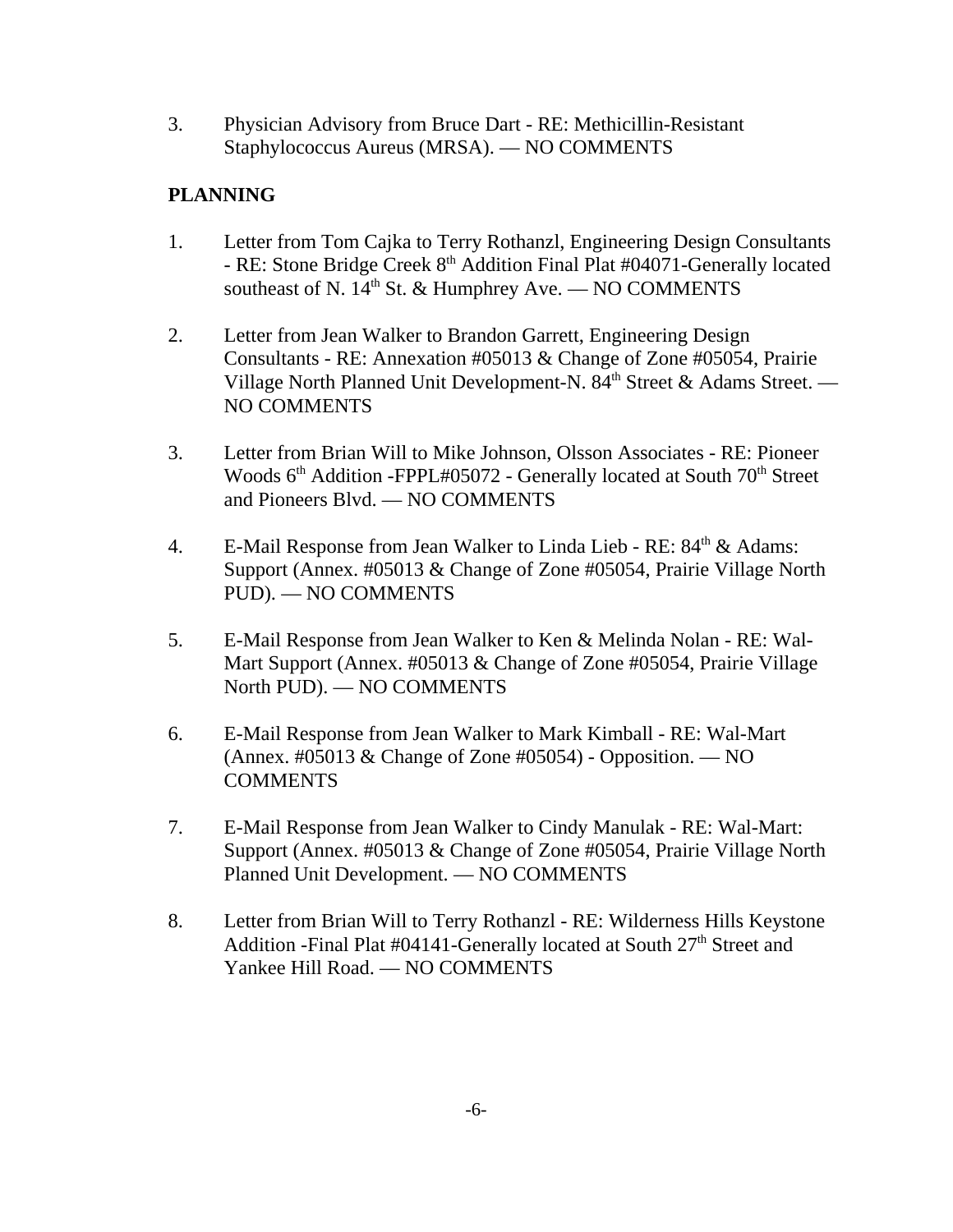- 9. E-Mail Response from Jean Walker to Jennifer Sheaff RE: Opposition to Wal-Mart - Annex. #05013 & Change of Zone #5054-Prairie Village North PUD. — NO COMMENTS
- 10. Memo from Karl Fredrickson, Public Works Director & Marvin Krout, Planning Director - RE: Recommendation on Draft 2030 Future Service Limit. — NO COMMENTS
- 11. Letter from Jean Walker RE: Change of Zone #05065 & Miscellaneous #05021 (Proposed Text Amendments to the Zoning Ordinance and Land Subdivision Ordinance relating to City Council action on appeals from Planning Commission action). — NO COMMENTS
- 12. Response E-Mail from Jean Walker to Mary Wolfe RE: Development near 84<sup>th</sup> & Adams-Opposition to Wal-Mart. — NO COMMENTS
- 13. Response E-Mail from Jean Walker to Terri Bierbower RE: New Wal-Mart at  $84<sup>th</sup>$  & Adams. — NO COMMENTS

### **PUBLIC WORKS & UTILITIES**

1. Memo from Nicole Fleck-Tooze - RE: Storm Bond Issue Facts-Correction to Letter from Bruce Wright. — NO COMMENTS

## **III. CITY CLERK**

City Clerk Joan Ross stated on their Agenda today under "Public Hearing-Liquor Resolutions" for Item #1, the applicant will be at the Council Meeting today. *[Application Fat Pat's Pizza & Subs Inc. dba Patty's Pub East to expand its licensed premise by the addition of an outside area measuring approximately 12 feet by 30 feet to the east at 311 N. Cotner.]* 

Items 6 & 7 will be called together. *[Application of U.N.C.-R, Inc., dba Uncle Ron's for a Class C liquor license at 340 Cornhusker Highway.; and Manager application of Ronald Tegtmeier for U.N.C.-R, Inc., dba Uncle Ron's at 340 Cornhusker Highway.]*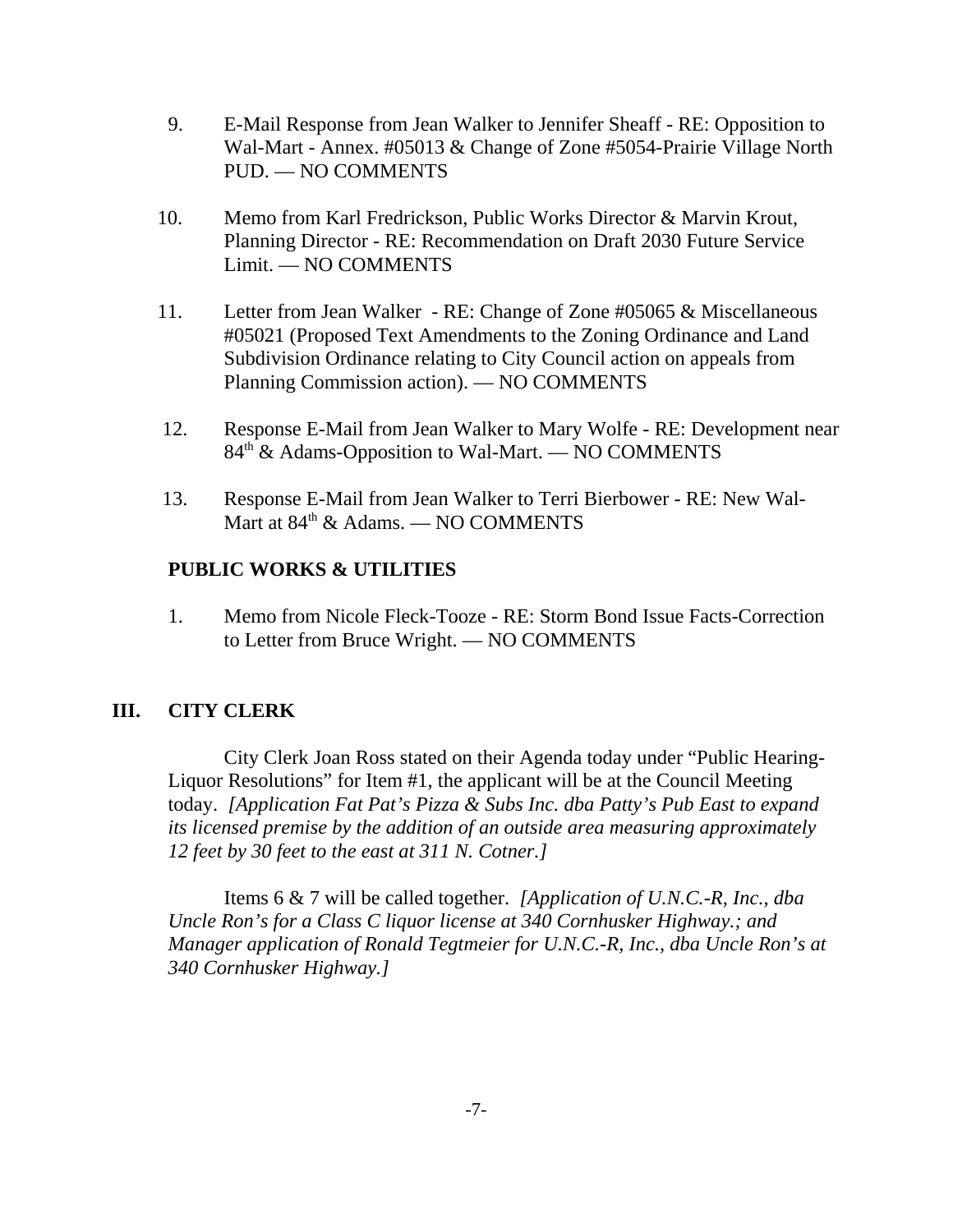Items 9 & 10 will be called together. *[05-137, Change of Zone 05049- Application of Aspen for a change of zone from O-3 Office Park District to B-2 Planned Neighborhood Business District on property generally located at Red Rock Lane and S. 56th Street.; and 05R-218, Use Permit 97A-Application of Aspen to amend the use permit to change the land use table and request a waiver to the front yard setback on property generally located at Red Rock Lane and S.* 56<sup>th</sup> *Street.]* 

Items 13 through 16 will be called together. *[See Formal Council Agenda of September 19th for descriptions of these items.]*

Items 17 through 21 will be called together. *[See Formal Council Agenda of September 19th for descriptions of these items.]* 

As a reminder on Items 24  $& 25$  no one had signed to introduce these items those are approval or denial. *[05R-217, Authorizing the use of the public right-ofway by The Tool House for use of the north 10 feet of public right-of-way at 800 Q Street for display purposes.; and 05R-219, Appeal of Prairie Homes from the Planning Commission conditional approval of Preliminary Plat #05003, Highland View Addition, Condition #1.1.9 of the staff report requiring a full median on Highway 34 at the temporary access and to label the intersection as right-in, rightout only, on property generally located west of NW 12th Street between Hwy. 34 and W. Alvo Road.*]

City Clerk Joan Ross noted Lynn Johnson (Parks & Recreation Director) already talked about Item 53 on the tentative listing so that's all she has for Council.

#### **IV. COUNCIL**

#### **A. COUNCIL REQUESTS/CORRESPONDENCE**

#### **JON CAMP -**

Mr. Camp stated he had a call from Mandy Russell about a starling problem they've been having in Colonial Hills and they've been told there's not a lot that can be done. Mr. Camp asked if there's anyway to solve this problem on a long term basis? They're concerned about the health issue of children playing along the chain length fence, it's just not a good situation. Lynn Johnson stated he will coordinate with the Health Department to see if they can come up with something. Bruce Dart (Health Director)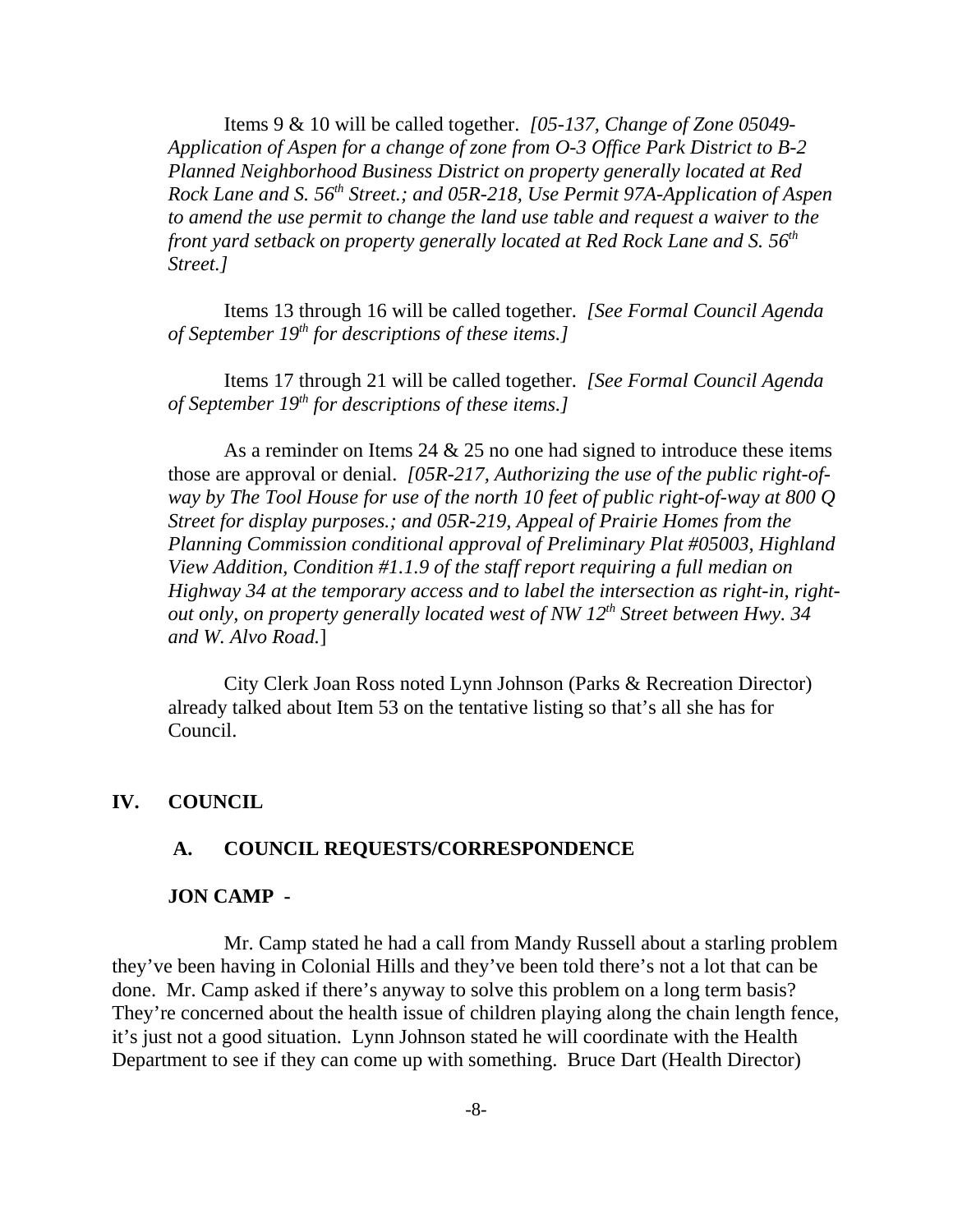stated the only way they are going to resolve the problem is to remove the starlings which they come back every year whether you remove the flock or not, but he thinks they're never going to fully be able to remove the flock of starlings from that area. The City needs to decide how they want to handle this because they can say there is a health issue but they have not identified one, so he's not sure they want to talk about poisoning the flock of birds. Mr. Dart commented if they're willing to take some heat they can make some recommendations.

For Public Works about having to clean out drainage areas in particular the Forest Lake Homeowners who are confronted now with having a fairly intense project before them. They have gone through the process now for quite some time and shared a lot of the correspondence with him and he thinks their main contention is they had to clean the system. It got contaminated because all of the construction out in the area and as he reads that happens a lot in the City and they can't afford to clean them all out. Nicole Fleck-Tooze responded it's certainly a challenge for them and they visited with them. Noting, there are two different reasons why they could be getting it and one could be from up stream construction which they have investigated and that looks to be not the case, it looks like probably primarily it is from erosion and degradation of the streams up stream from that. So, one of the things they have done is prepare a grant application to work through DEQ to try to evaluate the system overall of what's happening and causing trouble in that area and to try to do some improvements to stabilize stream back so they don't have that problem in the future. They have a draft together of that application and their plan had been to visit with that Neighborhood Association to let them know where they were at on it and then work with them as they moved forward. Mr. Camp noted to Ms. Tooze that he will give her the name of a contact there after the meeting and she can call him.

 Mr. Svoboda mentioned the Health Director's credibility now on his last statement is considerably higher because he is now Doctor Dart. Everyone congratulated Bruce Dart.

- 1. E-Mail from Sheri L. Smith, Urology Surgical Center sent to Jon Camp RE: Shadow Pines Extension. — NO COMMENTS
- 2. E-Mail from Mike Wiesen RE: Pioneers Street Project. NO COMMENTS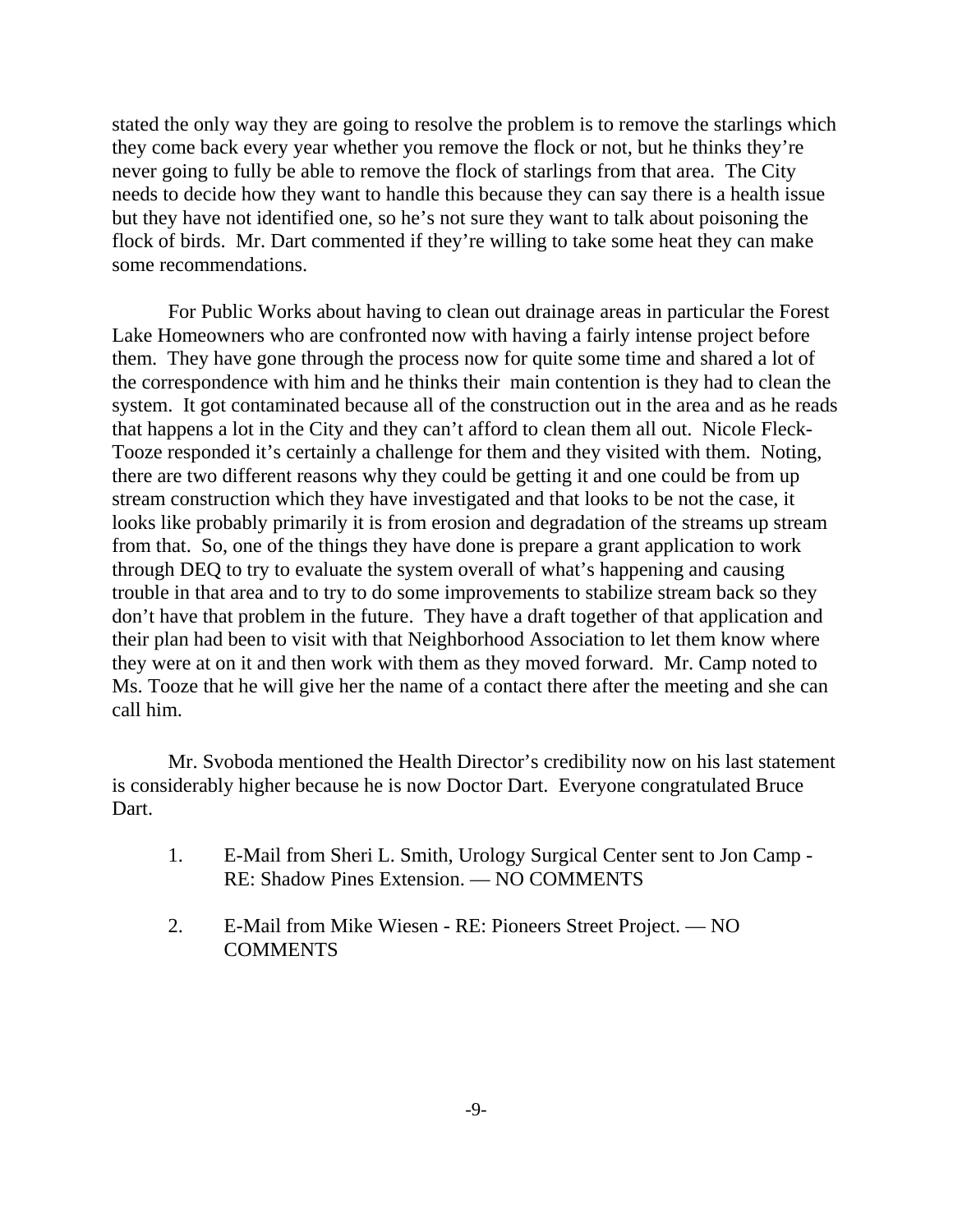#### **JONATHAN COOK -**

Mr. Cook asked Marvin Krout if they know yet when the public hearing is on  $84<sup>th</sup>$ & Adams? Marvin Krout replied no.

He needs to maybe pass along the name of a guy who called about a water bill issue. Nicole Fleck-Tooze said okay.

He thinks a couple of them received letters regarding parking on Randolph west of  $27<sup>th</sup>$  Street which he will also talk to Nicole Fleck-Tooze about after the meeting. Ms. Tooze said okay.

On their Agenda for today they have two big street votes, and he would like to know where things stand legally with the  $56<sup>th</sup>$  & Madalyn legislation because at first they thought maybe they could not act on it. But, it appears the existing ordinance says there shall be no median just a painted left turn center turn lane all the way to the south to Madalyn. Mr. Cook asked Dana Roper if they have the authority as part of the legislation to make changes to the median for lack of median between Shadow Pines and Madalyn? Dana Roper commented has it been fairly advertised. Mr. Cook replied he thinks it is mentioned in the advertisement because it says between Madalyn and Old Cheney Road, and the ordinance specifically mentions it is supposed to be a two-way center turn lane all the way to Madalyn. He just wants to make sure there is not any legal issue about acting on it today one way or the other of leaving or not leaving Madalyn open. Mr. Roper responded you can adopt or not adopt the legislation that is in front of them. Mr. Cook commented they could amend. Mr. Roper responded has the amendment been advertised and have people had a fair chance to be notified and speak their concerns. Mr. Marvin indicated the issue here is that Roger Figard claims the opening or closing or doing anything with the intersection of Madalyn is not something they can decide because what's being advertised is something between Old Cheney and Shadow Pines. Mr. Roper replied he agrees they would be better off advertising whatever they want to do and making it clear what it is they intend to do and let people speak to it. Mr. Svoboda commented he thinks Roger (Figard) made a comment about it at the opening of the very first public hearing and several Council members asked Roger (Figard) about it and was expressed that's not the current ordinance in front of them but people still continued to talk about the opening of Madalyn. Mr. Svoboda commented he thinks there has to be a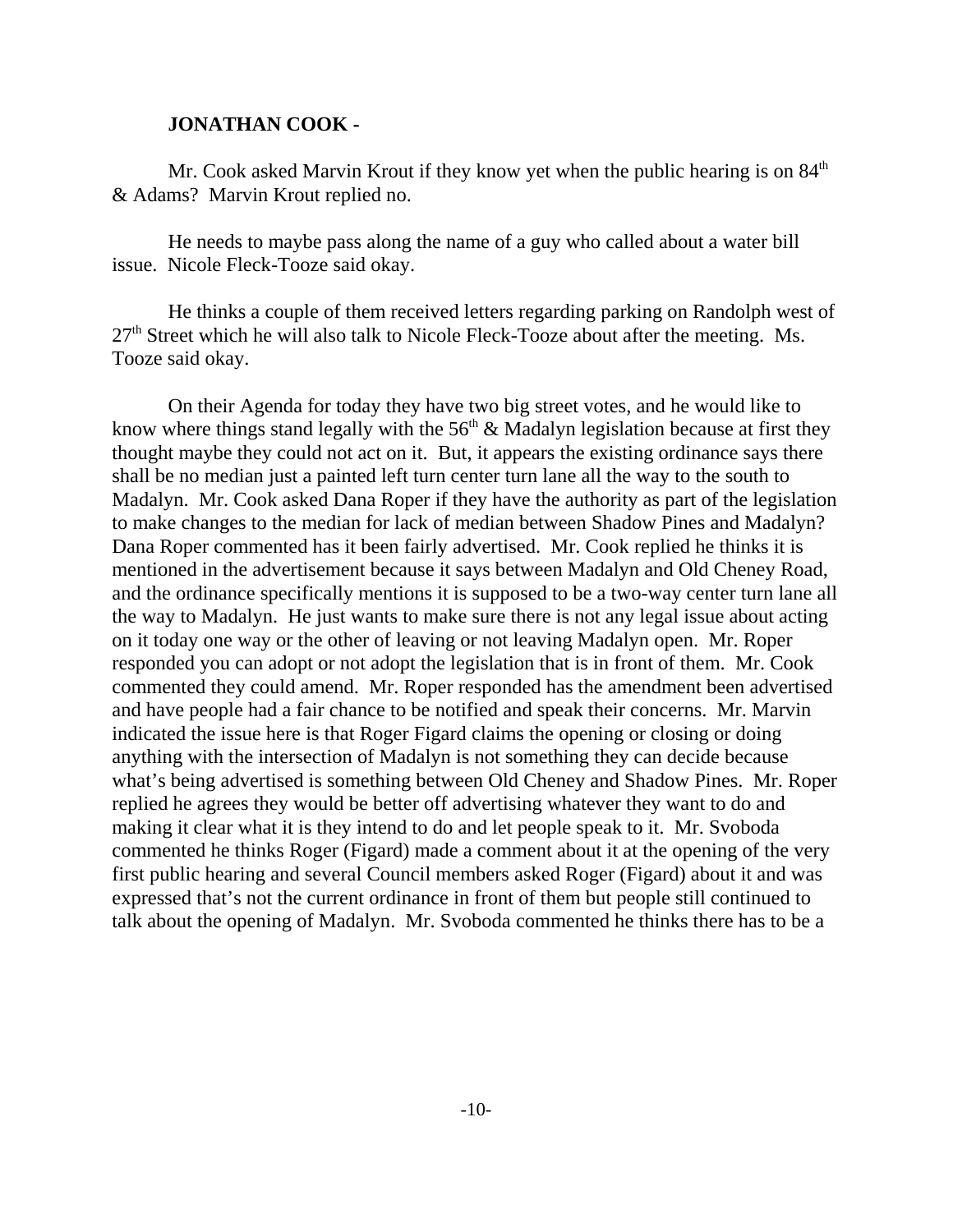little bit better review of what the current ordinance is that's in place, what the contractor has accepted to do and what the ordinance is in front of them. He sees tremendous amount of contradiction to what they actually have and what they have been able to do, so he thinks they need to review that with a little bit more detail. Mr. Cook noted maybe they can talk about it more at the "Noon" Meeting today on whether they have to delay it or get some particular opinion from staff.

- 1. Request to Public Works & Utilities Department/Weed Control Authority -RE: Overgrown weeds SW 25th & W Plum - (RFI#126 - 8/12/05). — **1.) SEE RESPONSE FROM RUSS SHULTZ, WEED CONTROL AUTHORITY RECEIVED ON RFI#126 - 8/15/05. —** NO COMMENTS
- 2. Request to Public Works & Utilities Department RE: The speed limit on West "A" Street - (RFI#127 - 8/30/05). — NO COMMENTS

# **ROBIN ESCHLIMAN - NO COMMENTS**

- 1. Request to Mark Bowen, Mayor's Office RE: Weekly updates to the City Council on the status of ITI - (RFI#1 - 7/07/05). — **1.) SEE RESPONSE FROM MARK BOWEN, MAYOR'S OFFICE RECEIVED ON RFI#1 - 8/04/05. —** NO COMMENTS
- 2. E-Mail sent to Robin Eschliman RE: Highland View Exhibit. NO COMMENTS

# **DAN MARVIN -**

Mr. Marvin stated Curt Donaldson called him, Lynn (Johnson) are they putting together the Finance Committee for Resolution and do they have a time table on it. Lynn Johnson stated he meet with the Mayor last week, they've identified 19 members as part of that committee and letters are being prepared today. They are looking at the first meeting being held on Thursday, September 29<sup>th.</sup>

1. Request to Finance Department OR Personnel Department - RE: All Tax Funds-Expenditures By Category-1998-99 Through 2005-06 Mayor Recommended Budget - (RFI#1 - 8/15/05). — **1.) SEE RESPONSE FROM DON TAUTE, PERSONNEL DIRECTOR RECEIVED ON RFI#1 - 8/30/05. —** NO COMMENTS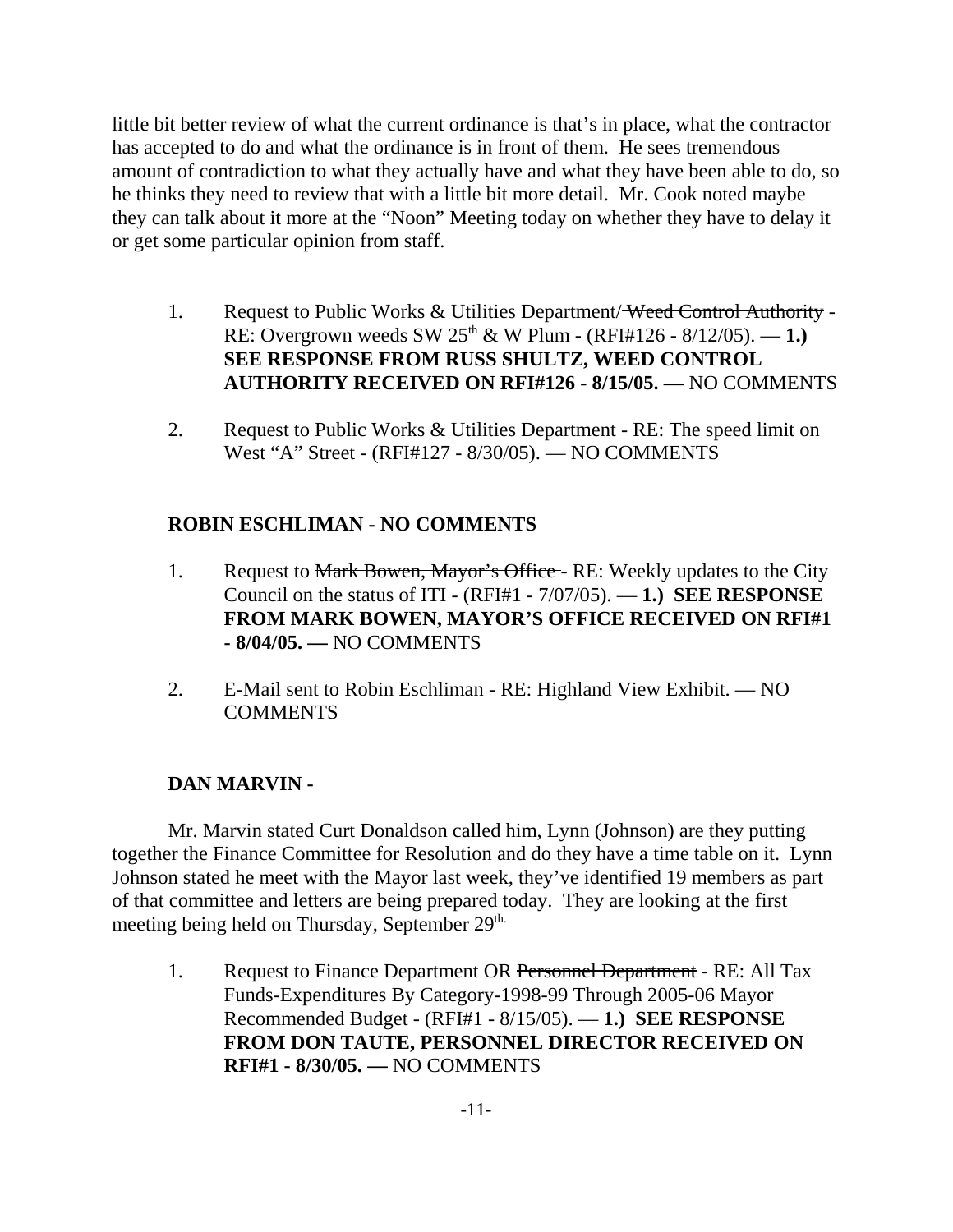## **ANNETTE McROY - NO COMMENTS**

# **PATTE NEWMAN -**

Ms. Newman stated she has a question about Item 24 (The Tool House) which is on their Agenda today, it's either approval or denial, but she doesn't see a date on it. Ms. Newman asked someone to explain how this is going to work? Dana Roper replied it is found by ordinance [inaudible] provisions in the ordinance if they need it. Ms. Newman questioned when they approve this does it go for non-undefined term. r. Roper replied yes, until terminated, if they continue to pay everything, it will go forever. Mr. Svoboda asked if it stayed with the property? Mr. Roper said yes.

*[05R-217, Authorizing the use of the public right-of-way by The Tool House for use of the north 10 feet of public right-of-way at 800 Q Street for display purposes.]* 

## **V. MISCELLANEOUS**

- 1. E-Mail from Richard Esquivel RE: Football costs. NO COMMENTS
- 2. E-Mail from Bob & Sue Semerena RE: Supports removal of Cumberland Dr. Barricade. — NO COMMENTS
- 3. Letter & Material from Frank Landis, Commissioner, State of Nebraska Public Service Commission - RE: Application # PSAP-36.2: In the Matter of Lancaster County PSAP, seeking funding approval for recurring and nonrecurring costs of Wireless E911 Implementation -(See Material). — NO COMMENTS
- 4. Letter from Charles Swingle RE: Please fix the sidewalks on Stockwell St. from S.  $20^{th}$  St. to S.  $27^{th}$  Street. — NO COMMENTS
- 5. Faxed Letter from Ron & Sheila Scheinost RE: Public Hearing to Modify Ordinance for Shadow Pines Dr. Extension and to Modify Resolution of Cumberland Dr. Barricade North of Happy Hollow Lane -(Council received copies of this Letter on 9/12/05 before formal Council Meeting). — NO **COMMENTS**
- 6. E-Mail from Melanie & Todd Miller RE: Sept.  $12<sup>th</sup>$  meeting postponed-Vacation of W. Madison Avenue. — NO COMMENTS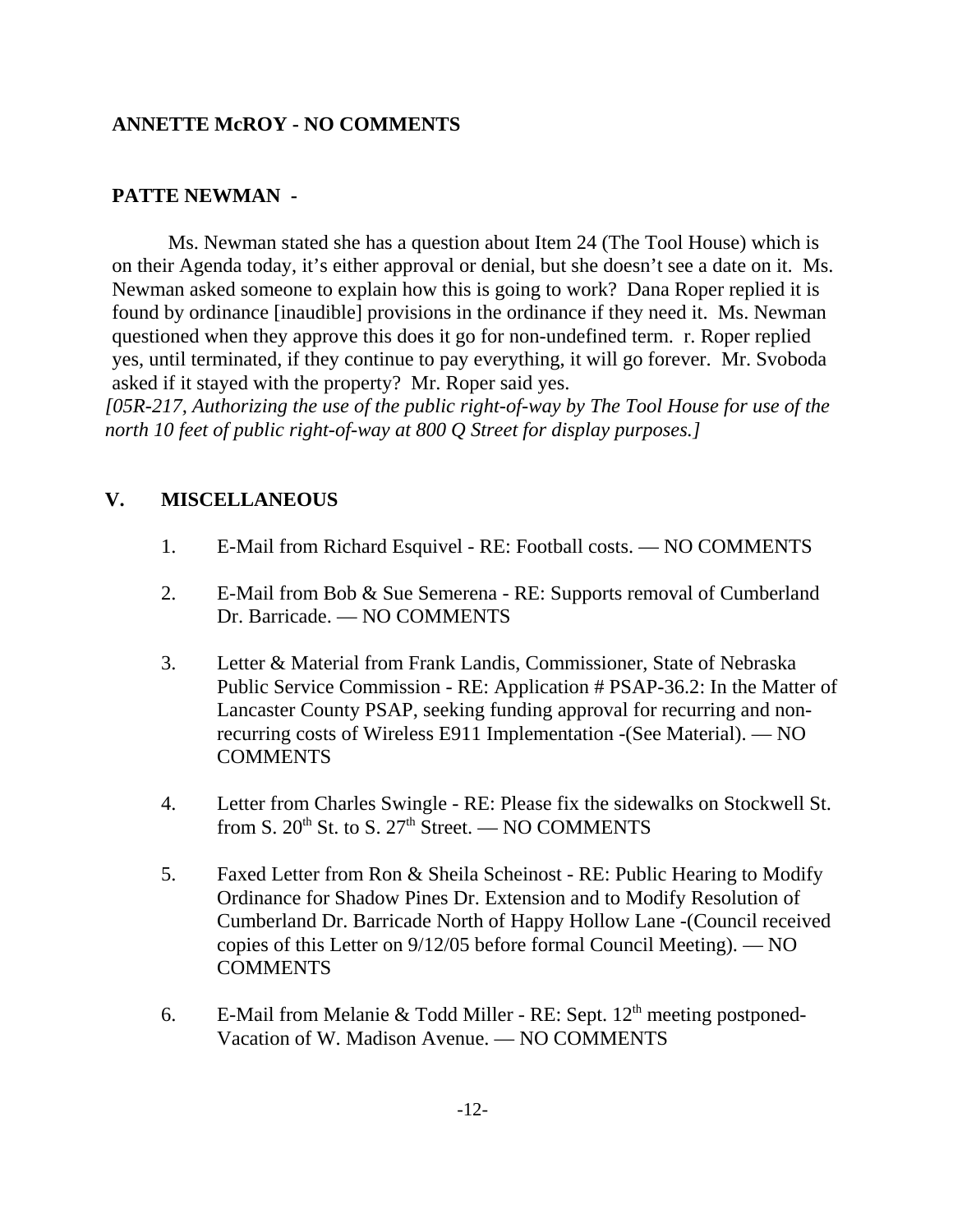- 7. E-Mail from Paul Haith RE: LIBA Presentation. NO COMMENTS
- 8. E-Mail from Dave Oenbring RE: Planning Is Socialism. NO **COMMENTS**
- 9. E-Mail from Ray Hurd RE: Proposed  $56<sup>th</sup>$  Street & Pine Lake and Madalyn Road intersection. — NO COMMENTS
- 10. Letter from Leola Bullock, Florine Joseph, Lela Shanks, Community Members; Annie Stokes, Lincoln Branch NAACP; Lucy Nevels, Lincoln Chapter National Council of Negro Women - RE: Thank-you for finding the funds and for restoring the position of Community Outreach Worker to the City budget. — NO COMMENTS

# **ADDENDUM - (For September 19th)**

## **I. MAYOR**

- 1. NEWS RELEASE RE: Water Main Break Causes Temporary Closure Of Justice And Law Enforcement Center -(Council received copies of this Release in their Thursday packets on 9/15/05). — Mark Bowen discussed this issue earlier with Council under "I. Mayor". (See that discussion)
- 2. NEWS ADVISORY RE: An update on the situation at the Justice and Law Enforcement Center will be provided at a news conference at 3:15 p.m. Friday, September  $16<sup>th</sup>$  -(See Advisory). — Mark Bowen discussed this issue earlier with Council under "I. Mayor". (See that discussion)
- 3. NEWS RELEASE RE: Justice And Law Enforcement Center Still Closed. Mark Bowen discussed this issue earlier with Council under "I. Mayor". (See that discussion)
- 4. NEWS ADVISORY RE: Mayor Seng's Public Schedule Week of September 17 through 23, 2005-Schedule subject to change-(See Advisory). — NO **COMMENTS**
- 5. NEWS RELEASE RE: Upper Floors Of Justice And Law Enforcement Center To Reopen Monday. — Mark Bowen discussed this issue earlier with Council under "I. Mayor". (See that discussion)